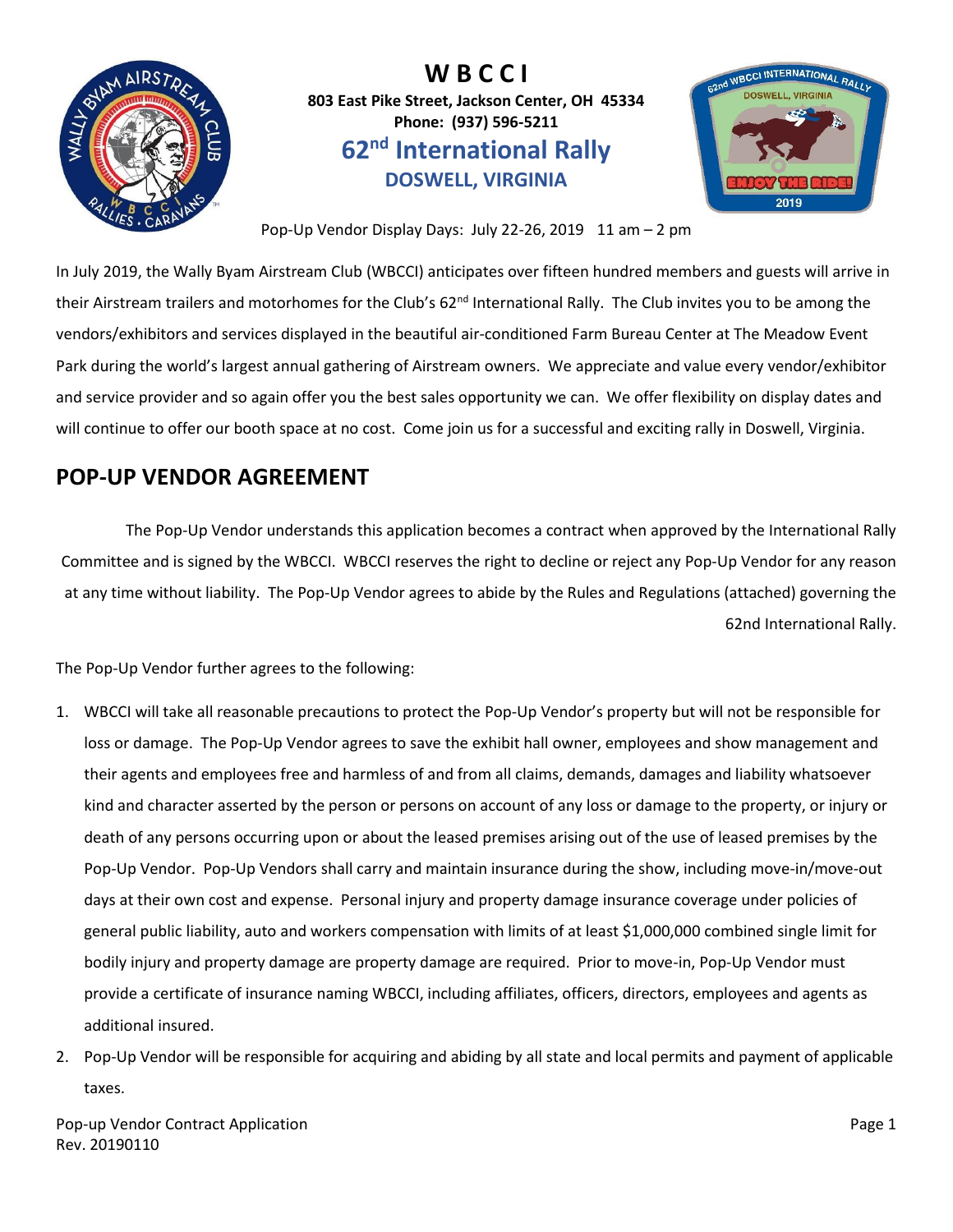Pop-Up exhibit spaces are 10' x 10' and limited to one space per Pop-Up Vendor. Each exhibit space will be furnished with one table and two chairs. Please direct any additional requests to John Green, Vendor Chairman, Phone – (309) 657-3102 or Email – [jwgreen@mtco.com.](mailto:jwgreen@mtco.com?subject=Vendor)

#### DEPOSITS

Each 10' x 10' space requires a \$50 refundable deposit and must be submitted with contract application. The deposit will be refunded to all Pop-Up Vendors who exhibit the minimum hours and days listed in contract. Refunds will be made out to the name on the contract application and mailed to the address on the contract application within 30 days of the end of the International Rally. Pop-Up Vendors are requested to observe stated hours and days of operation. Setup and removal of exhibits shall occur during stated hours. Pop-Up Vendors must display for the days and core hours stated in their contract to qualify for a refund of their deposit.

## EXHIBITOR'S ADVERTISING SECTION

The May issue of the Club's Blue Beret Magazine is distributed to all Club members. Pop-Up Vendors with approved contracts by **April 1** will be listed without cost in this section. Information includes business contact information and a brief description of products and services.

Pop-Up Vendors are encouraged to advertise in the Rally Program distributed to all Rally participants. Information on this opportunity may be obtained from WBCCI Corporate Office listed below.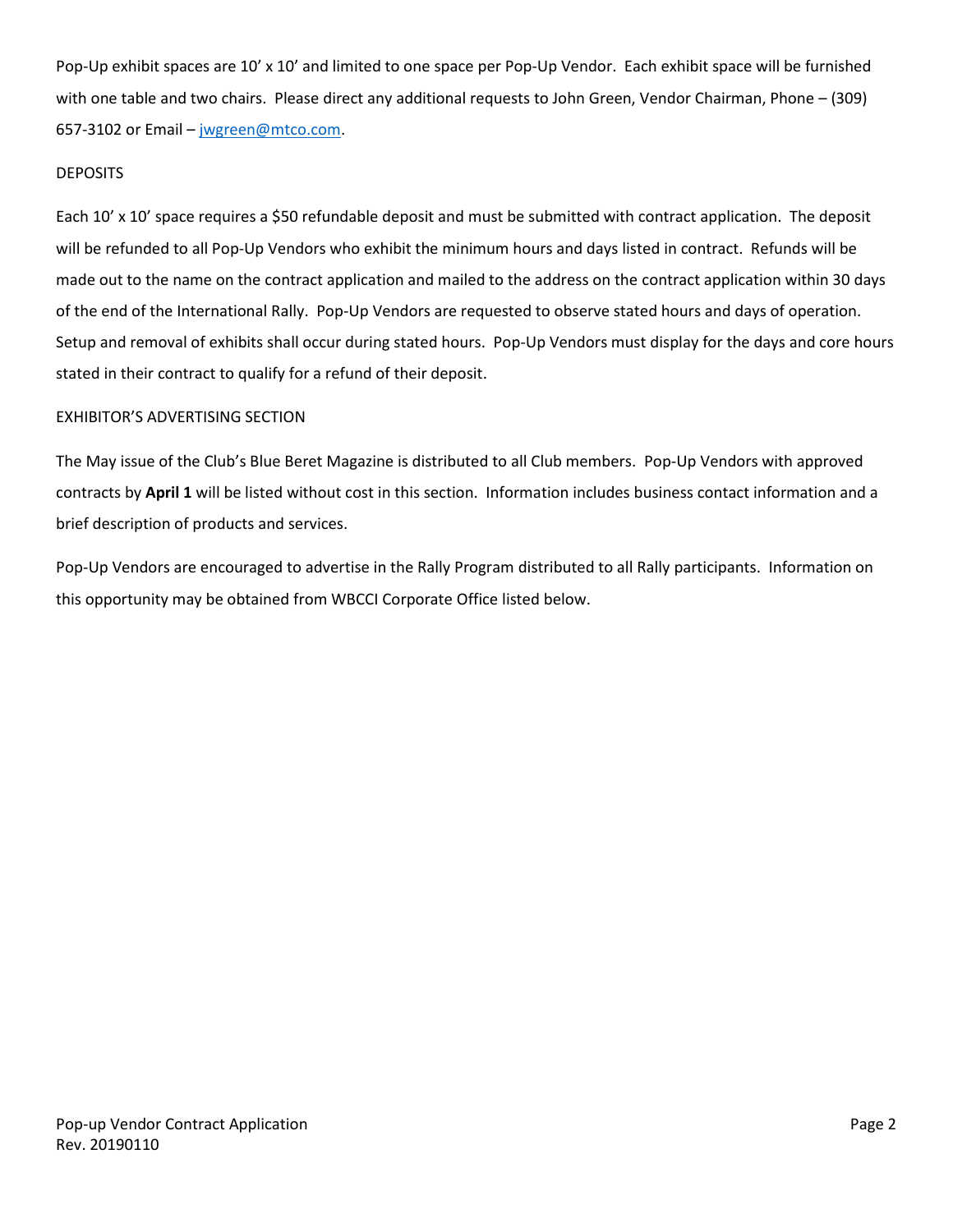# **Pop-Up Vendor Contract Application**

## **COMPLETED CONTRACT APPLICATION FORM IS DUE BY MAY 1, 2019**

The **62nd WBCCI International Rally** agrees to reserve exhibit space for the undersigned in accordance with the Pop-Up Vendor Rules and Regulations.

☐ The vendor listed below wishes to be a Pop-Up Vendor and agrees to exhibit one or more days during the dates of Monday, July 22, thru Friday, July 26. Minimum core display hours are 11 am – 2 pm, maximum display hours are 9 am – 4 pm. Set-up and tear-down/clean-up of the area must be completed before/after the core hours.

| # Davs Requested | Choice<br>1 st | $\mathsf{and} \; \mathsf{r}$<br>Choice | 3rd Choice | Deposit Required |
|------------------|----------------|----------------------------------------|------------|------------------|
|                  |                |                                        |            | \$50.00          |

| (NOTE: Refund checks will be made out to this name)                                            |  |  |
|------------------------------------------------------------------------------------------------|--|--|
|                                                                                                |  |  |
|                                                                                                |  |  |
|                                                                                                |  |  |
|                                                                                                |  |  |
|                                                                                                |  |  |
|                                                                                                |  |  |
|                                                                                                |  |  |
|                                                                                                |  |  |
|                                                                                                |  |  |
| Please attach a separate sheet if additional space is needed to complete booth personnel list. |  |  |
|                                                                                                |  |  |
|                                                                                                |  |  |
|                                                                                                |  |  |

**NOTE: Only those items listed above may be sold at the rally. All products sold and displayed must be legal in the**  *State of Virginia* **and family oriented. Include reference and pictures of product to be sold if available.**

\_\_\_\_\_\_\_\_\_\_\_\_\_\_\_\_\_\_\_\_\_\_\_\_\_\_\_\_\_\_\_\_\_\_\_\_\_\_\_\_\_\_\_\_\_\_\_\_\_\_\_\_\_\_\_\_\_\_\_\_\_\_\_\_\_\_\_\_\_\_\_\_\_\_\_\_\_\_\_\_\_\_\_\_\_\_\_\_\_\_\_\_\_\_\_\_\_\_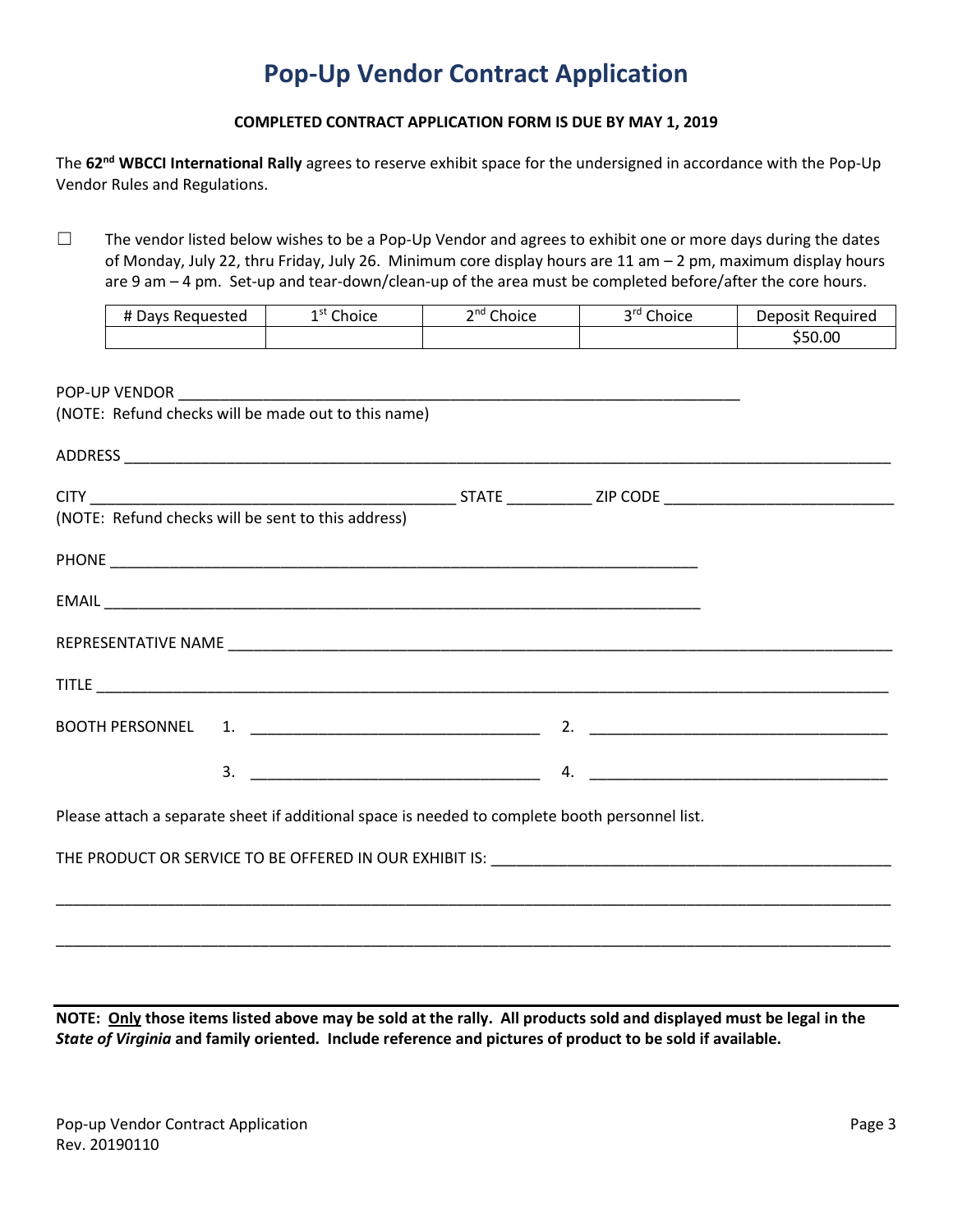ELECTRICITY FOR BOOTH

Please circle one **YES** or NO

#### RV PARKING

RV Parking for Pop-Up Vendors is available at a rate of \$30 per night, not to exceed \$180.00. Please complete and submit the completed RV Parking Form with the contract application and all parking fees.

> X \$30 = \$ # nights Total

#### MORNING COFFEE SPONSORS

Each Pop-Up vendor can sponsor morning coffee in the vendor display area. A sign indicating the sponsor of the coffee will be posted each day. Cost to sponsor coffee is \$100 for full sponsorship or \$50 to co-sponsor.

I am interested in sponsoring coffee one morning. THE SPONSORSHIP CO-SPONSOR \$

VIRGINIA LICENSE FEE and SALES TAX REQUIREMENTS

Caroline County, Virginia, Commissioner of the Revenue requires a fee of \$15 per vendor to be collected by WBCCI. All Pop-Up Vendors must have a Virginia Sales Tax #. Temporary sales tax forms (ST50) will be made available for all Pop-Up Vendors who do not have a Virginia Sales Tax ID.

I have a Virginia Sales Tax ID # (please list here) \_\_\_\_\_\_\_\_\_\_\_\_\_\_\_\_\_\_\_\_\_\_\_\_\_\_\_\_

Virginia License Fee \$15.00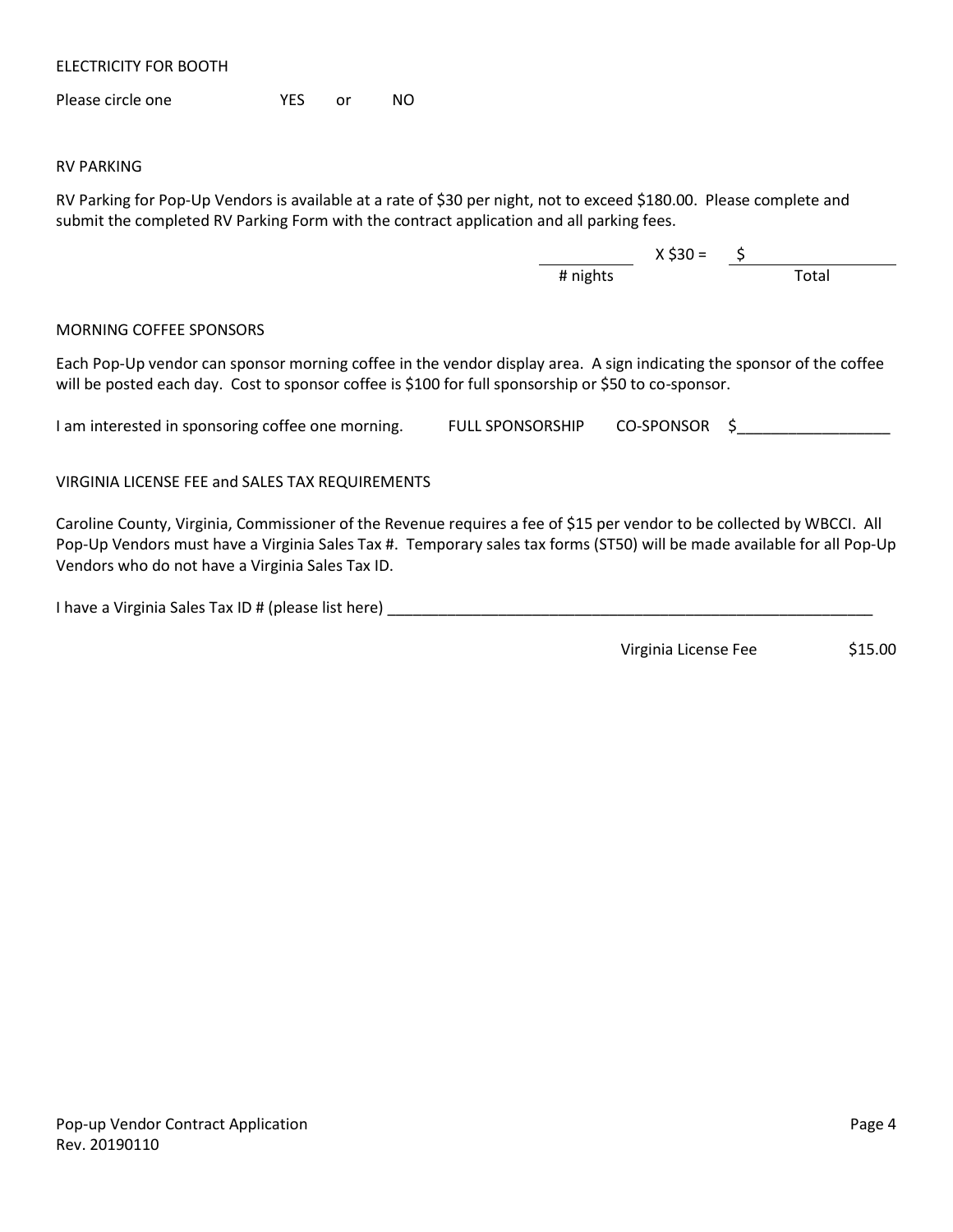The undersigned Pop-Up Vendor agrees to follow all rules and information as specified above and in the attached Rules and Regulations and Pop-Up Vendor Contract Application. A signed copy of the contract application will be returned upon approval. If an application is not approved, the deposit will be returned to the Pop-Up Vendor. Pop-Up Vendors whose applications are received after May 1 or without the deposit and fees are not guaranteed space or seminar time at the rally.

Enclose a deposit check or money order made payable to WBCCI International Rally. Mail completed contract application and check or money order to:

• WBCCI, PO Box 612, Jackson Center, OH 45334-0612

For additional information please contact:

• John Green, Vendor Chairman, Phone: (309) 657-3102, Email: [jwgreen@mtco.com](mailto:jwgreen@mtco.com?subject=Vendor)

| Booth Deposit (total from above) | \$      |
|----------------------------------|---------|
| RV Parking (total from above)    | \$      |
| Coffee Sponsorship               | \$      |
| Virginia License Fee (required)  | \$15.00 |
| Total                            | \$      |
|                                  |         |
|                                  |         |
|                                  |         |
|                                  | , WBCCI |
|                                  |         |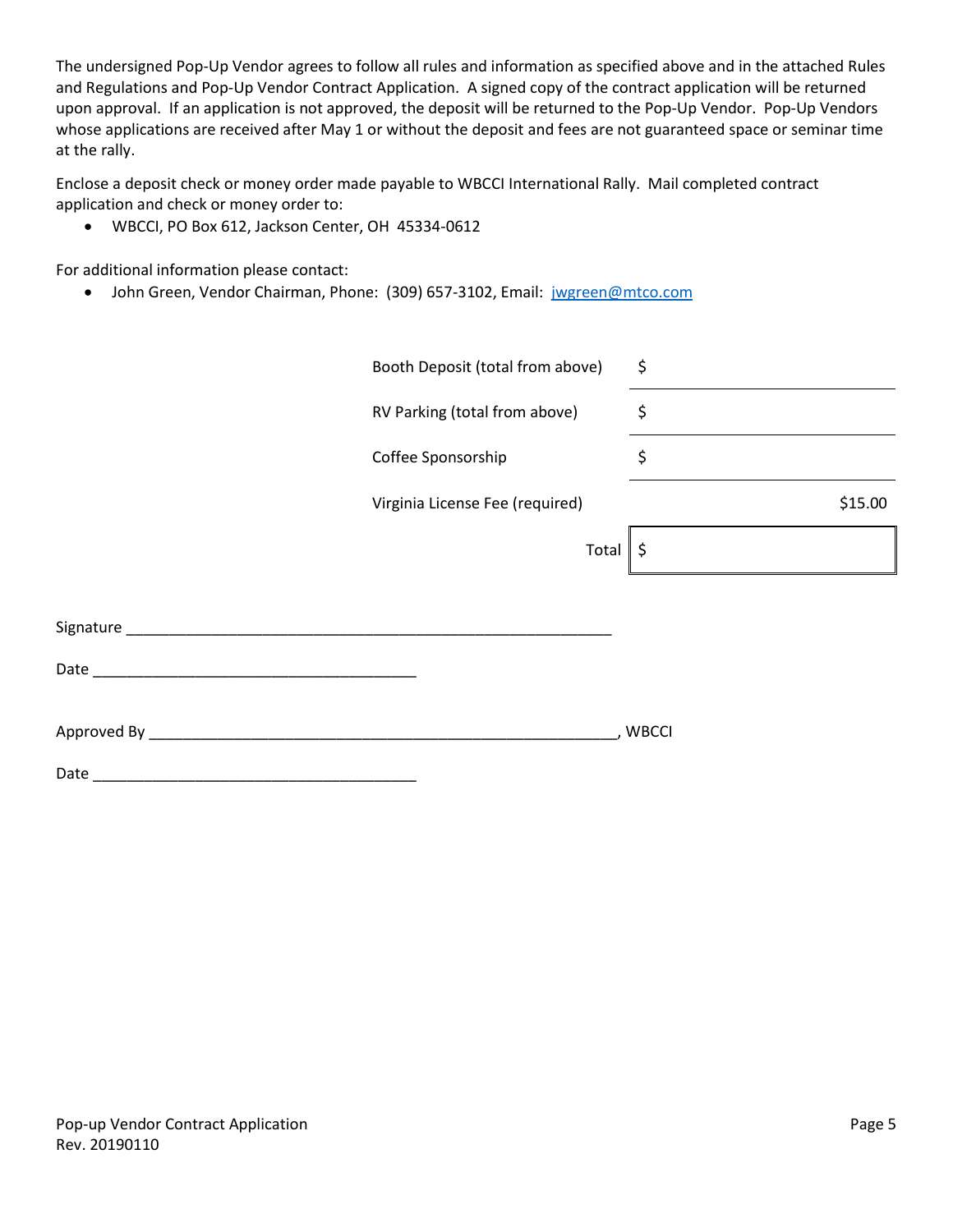# **WBCCI Pop-Up Vendor Rules & Regulations**



The following rules and regulations apply to all parties under Pop-Up Vendor contract during the 62<sup>nd</sup> International Rally in Doswell, Virginia.

- 1. All Pop-Up Vendors must submit proof of insurance covering the period they are exhibiting at the 62<sup>nd</sup> International Rally prior to set-up.
- 2. All coordination of Pop-Up Vendor activities shall be through the Vendor Chairman.
- 3. Pop-Up Vendors will be able to set-up their booth after 8 am on the date contracted for but must be set-up no later than 11 am.
- 4. All display materials must be removed immediately at the end of the contracted session.
- 5. Pop-Up Vendor minimum display hours (core hours) are 11 am 2 pm for each date(s) contracted but may display from 9 am  $-$  4 pm.
- 6. All Pop-Up Vendors will be responsible for shipment and acceptance of any freight to or from the rally site.
- 7. Materials remaining after July 26 will be returned to sender collect. Please use the following shipping address: WBCCI Vendor Chairman

Pop-Up Vendor Name and Your Name Meadow Event Park 13111 Dawn Blvd Doswell, VA 23047

- 8. Only portable signs or other advertising materials may be utilized. No materials may be affixed to walls, floor or ceiling surfaces.
- 9. Each space will be furnished with one table and two chairs. Additional items may be requested.
- 10. Any decorative materials utilized must be flame-proofed, UL rating attached to the item.
- 11. No food or beverage items may be sold or utilized for promotional purposes without the express written permission of the Vendor Chairman.
- 12. A parking area will be provided for Pop-Up Vendor automobiles or like transportation. These vehicles must be parked in the designated area. Passes for this purpose will be issued upon request.

## SPECIAL NOTES

Pop-Up Vendors may purchase Day Pass(es) or Rally pass to attend all Rally events.

## CONTACTS

Vendor Chairman – John Green, Phone – (309) 657-3102 or email – [jwgreen@mtco.com](mailto:jwgreen@mtco.com)

Supporting John at the Corporate Office is Julie Rethman, Phone – (937) 596-5211 or email – [jrethman@wbcci.org.](mailto:jrethman@wbcci.org)